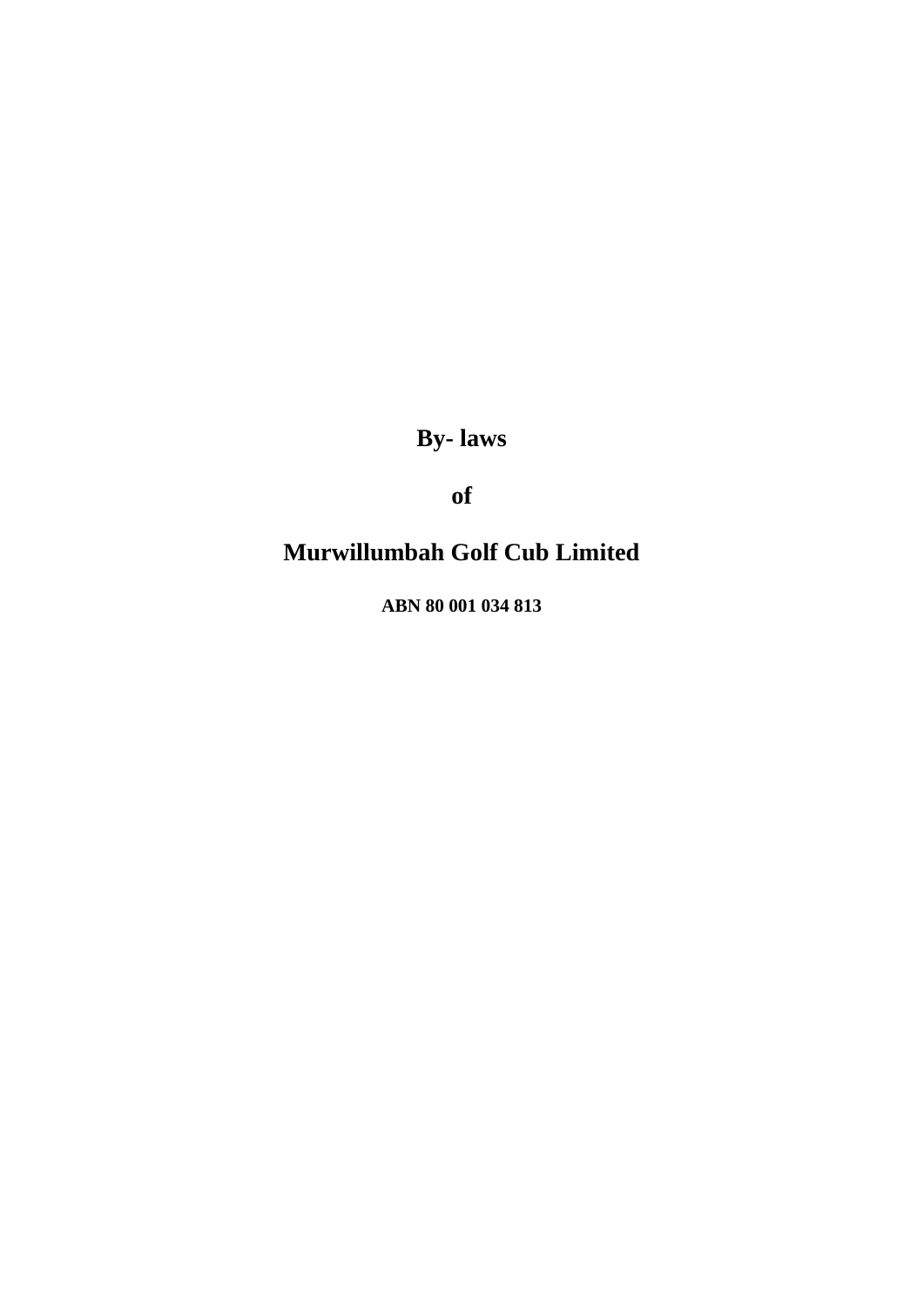# **Preamble**<br>1. Pre

Preliminary Matters

# **Clubhouse By-laws**

- 2. Clubhouse Regulations 9. Parking Areas<br>
3. Licensing Requirements 10. Trading Prices
- 
- 4. Dress Sales
- 
- 6. Visitors & Guests 12.<br>
7. Smoking 13.
- 
- Outdoor Areas

# **<u>Golf & Course By-laws</u>**<br>14. Booking-In

- 
- 15. Fail to attend for Golf 24. Slow Play<br>16. Golf Starter 25. Competitive
- 
- 
- 18. Local Golf & Course Rules Events<br>
19. Golf Carts & Bikes 27. Handic
- 
- 20. Drinks & Food 28. Protests
- 
- 21. Returning Results 22. Collecting Trophies, Prizes & Balls Devices 22. Collecting Trophies, Prizes & Balls Devices 23. Mobile Phones, Radios & Other Collecting Trophies, Prizes & Balls Devices

# **Staff By-laws**

31. All Employee Matters

# **Election of the Board of Directors By-laws**

- 32. Annual Election by Secret Ballot
- 33. Notice of the Election
- 34. Returning Officer and Scrutineers
- 35. Nominations
- 36. Conducting the Ballot

# **Members' Subscriptions By-laws**<br>37. Registered Clubs Act

- 37. Registered Clubs Act
- 38. Annual Reviews of Members' Fees
- 39. Payment of Subscriptions

# **Sections & Sub Committees By-laws**

- 40. Women's Golf Murwillumbah
- 41. Veteran's Golf Association<br>42. Board Sub-Committees
- 42. Board Sub-Committees

# **Golf Equipment, Balls & Lost Balls By-laws**

- 43. Purchase & Sale of Golf Equipment & Balls
- 44. Recovery of Lost Balls from Water Hazards

# **Alterations-Golf Course & Other Capital Works By-laws**

- Golf Course
- 46. Clubhouse and Other Capital Work**s**

# **Amendments, Additions & Deletions to By-laws** 47. Changes to the By-law

- Changes to the By-law
- 48. Request for Subsidies
- 49. Government Health Directives and Pandemics
- 
- Trading Prices-Bar & Other Retail
- 5. Children 11. Advertising and Notices<br>6. Visitors & Guests 12. Lockers
	-
- 7. Smoking 13. Complaints<br>8 Outdoor Areas
	- 23. Missing Partners
	-
	- Competitions
- 17. Course Marshall 26. Championships & Honour Board
	- 19. Golf Carts & Bikes 27. Handicap Divisions and Limits
		-
		-
		-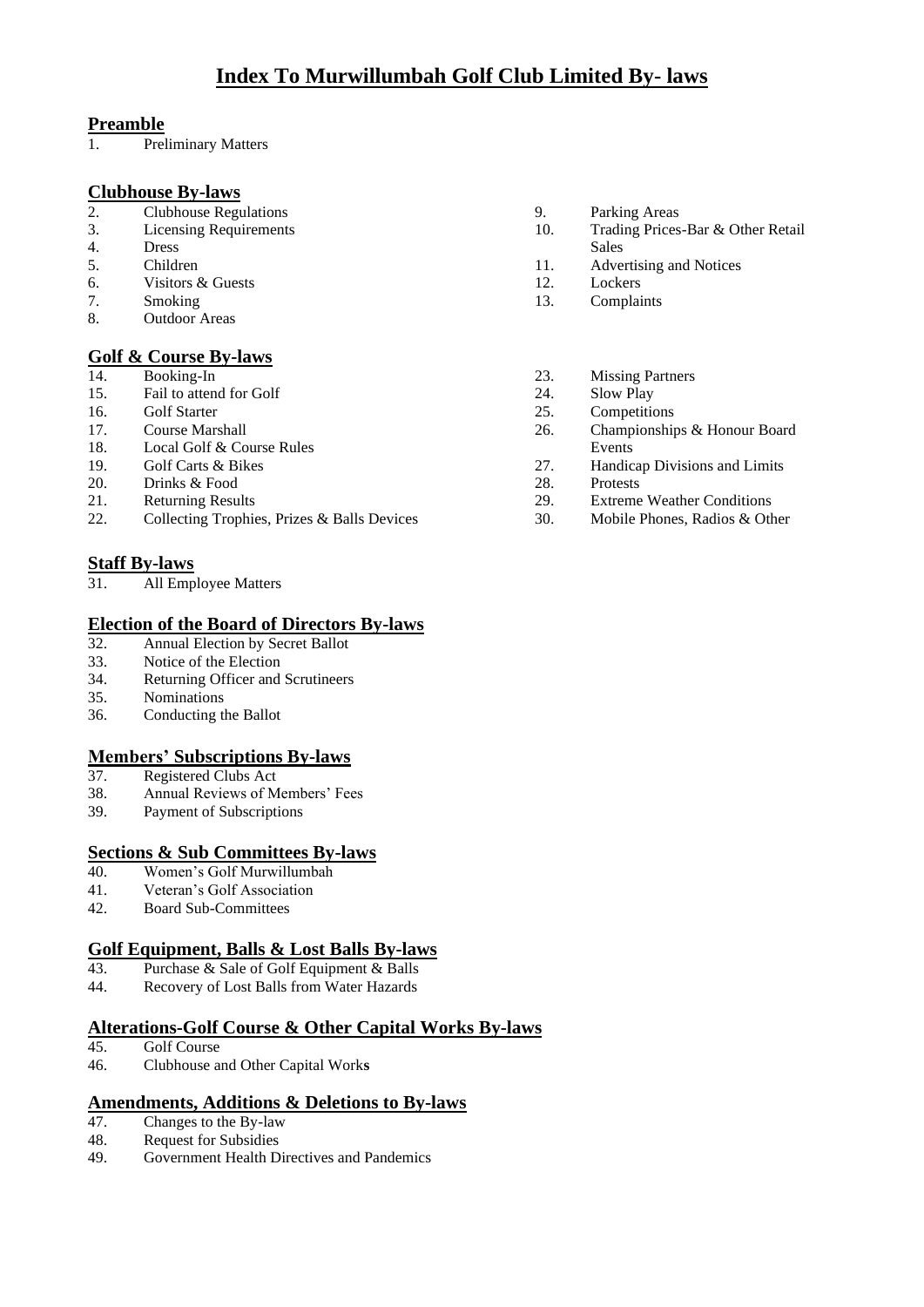# **Murwillumbah Golf Club Limited By-laws**

# **1 Preamble**

- 1.1 The following By-Laws have been authorised by the Board in accordance with the Club Constitution and displayed on the Club Notice Board. Enforcement of their observance is empowered by the disciplinary provisions of the Club Constitution.
- 1.2 The attention of members is particularly drawn to the following rules and the request that they be strictly observed at all times to comply with the provisions of the Liquor Act and to maintain order and dignity within the Club.
- 1.3 These By-Laws apply equally to members and visitors. Members must ensure that their guests observe all the rules of the Club.
- 1.4 The Secretary Manager or, in his/her absence, the senior staff on duty shall be primarily responsible for the House management of the Club and any action taken to maintain good order and conduct of members shall not be questioned by any individual member.

### **CLUBHOUSE BY- LAWS**

## **2 Clubhouse Regulations**

- 2.1 Rubber cleated footwear may be worn only in designated areas of the Clubhouse. Metal spiked golf shoes are strictly forbidden from the clubhouse.
- 2.2 Personal property is brought into or stored in the Clubhouse or Locker Rooms at the owner's risk.
- 2.3 Golf Buggies must not be brought through the foyer or other entrance (other than locker room) of the Clubhouse.
- 2.4 Golf clubs and golf buggies must not be left in the Clubhouse other than in a locker designated to a member.
- 2.5 Members and guests are requested to treat the Club's property with care and respect. The Club may seek reimbursement to replace or repair damaged goods.
- 2.6 Personal cheques will not be cashed by Club staff and/or officers on behalf of the Club. An ATM machine is provided for the convenience of members, guests and visitors.
- 2.7 Club Trading Hours are prominently displayed at the entrance and in the Clubhouse.
- 2.8 Members & guests are not permitted behind the bar, in other service areas or the kitchen.
- 2.9 Members & guests are not permitted in the offices or staff administration areas unless invited by Club administrative staff.
- 2.10 Other than Club sponsored raffles, no canvassing for donations or selling of raffle or other competition tickets shall be permitted in or about the clubhouse, car parks or course without written permission of the Secretary Manager acting on behalf of the Management Committee.
- 2.11 All verbal representations to outside businesses or individuals on behalf of Murwillumbah Golf Club are to be handled by or with the prior consent of the Secretary/ Manager. All applications by the Club or any of its Sections or Sub Committees for donations, sponsorship, advertising or any other business must be done through the Secretary Manager. All correspondence representing Murwillumbah Golf Club is to be generated through the Secretary Manager.
- 2.12 Unauthorised betting on the Club premises is not permitted .
- 2.13 Rules relating to entry to Gaming Machine areas and the operation of Gaming Machines are clearly displayed and are to be observed in accordance with the Liquor and Gaming Regulations.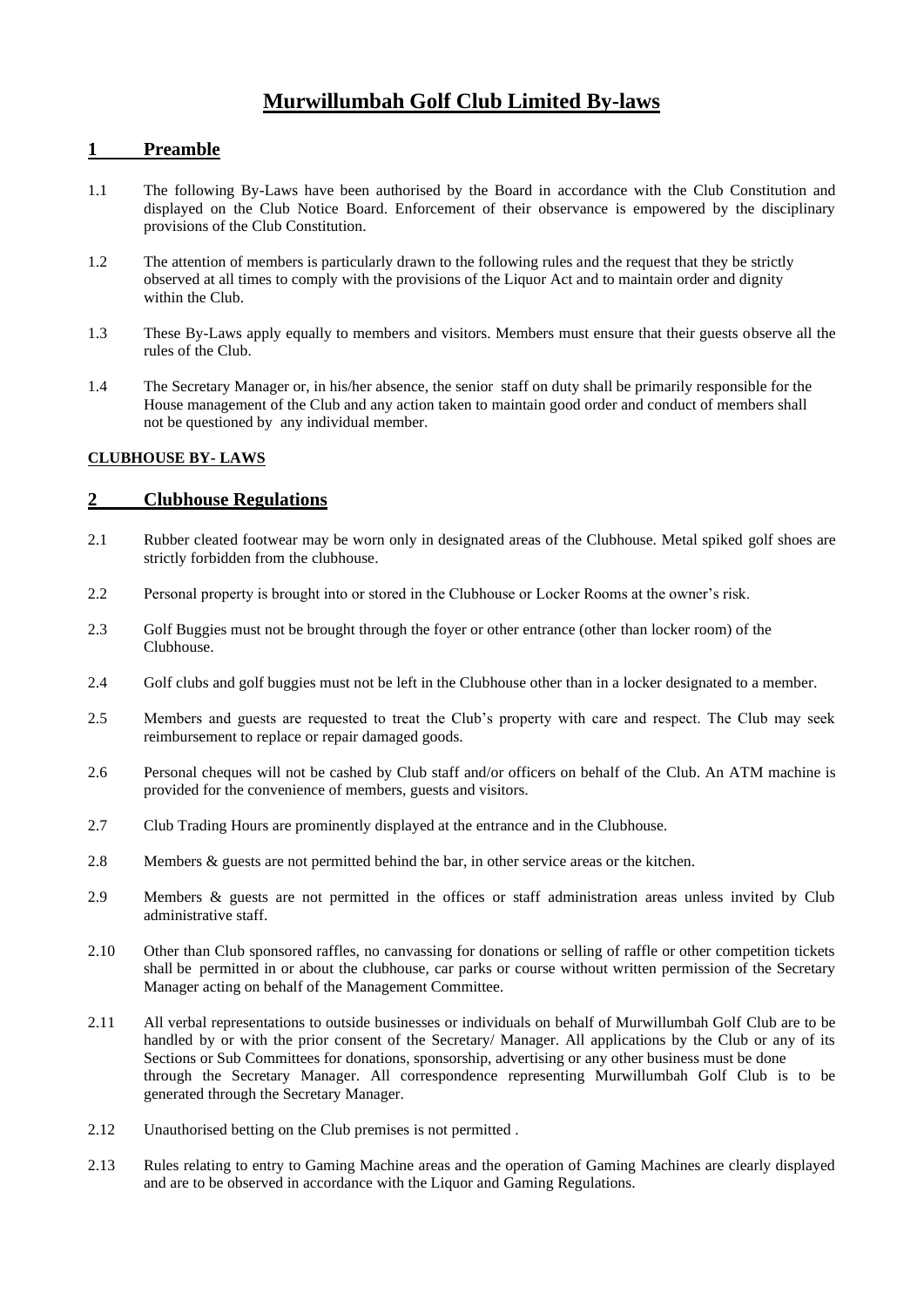- 2.14 Licensing Regulations relating to the responsible sale and consumption of alcohol are clearly displayed and members, guests and visitors are requested to assist the Club staff to enforce the Liquor Regulations.
- 2.15 No notice or placard whatsoever shall be placed in the Clubhouse without the prior approval of the Secretary Manager.
- 2.16 Signs and Posters in and around the Clubhouse must not be defaced, damaged or removed by any member, guest or visitor.

# **3 Licensing Requirements**

- 3.1 Murwillumbah Golf Club being a Registered Club has a club licence under the provisions of the Liquor Act 1992 governing the sale of liquor from the defined licensed premises of the Club for consumption on or away from the licensed premises.
- 3.2 Liquor may only be sold during the authorised standard trading period which is Monday to Saturday between 5.00am and midnight and on Sundays between 10.00am and 10.00pm (except Good Friday and Christmas Day) and at such other times as may be extended by a trading authorisation or as varied by such conditions as may be imposed by the Director or the Liquor Act or Regulations.
- 3.3 Members, Juniors and Cadets are reminded that persons under 18 years of age must obey the Regulations of the Liquor Act and the Gaming Machine Act as well as the Rules of the Club.
- 3.4 Signage is clearly displayed designating the licensed areas and the Regulations & Rules relating particularly to the sale and consumption of alcohol and the operation of gaming machines. Patrons in the Clubhouse are requested to be familiar with the Regulations and observe the related Club rules.

### **4 Dress**

- 4.1 Members, Guests & Visitors are expected to exercise good taste and sensible discretion always when on the Club's premises. Clothing and footwear must be clean and tidy. If appearance is likely to offend others then that person risks being refused admission to the Club or asked to leave the Club premises.
- 4.2 The dress guidelines are displayed in the Clubhouse and the Professional's shop. The Club Managerial staff has the responsibility to enforce the dress code and may refuse any person entry to the Club premises.

# **5 Children**

- 5.1 The following By-laws are subject to the Registered Clubs Act; the Liquor Act and the jurisdiction of the Licensing Court under which the Club operates at all times.
- 5.2 The Licensing Court may grant approval to a Registered Club to allow members of the Club who are under the age of 18 years access to areas of the Club premises that would otherwise be restricted, but only if:
	- (a) the approval is for the purpose of taking part in sporting activities or a prize-giving ceremony associated with sporting activities; and
	- (b) the Licensing Court is satisfied that because of the size of the Club premises, it is impractical for the Club to designate an area of the Club premises as a non-restricted area for the purposes of an authority under section 22.
- 5.3 In interpreting the following By-laws, "responsible adult" means a person of or above the age of 18 years who, in relation to a minor, belongs to one of the following classes of persons:
	- (a) a parent, step-parent or guardian of the minor;
	- (b) the minor's spouse or any person who, although not legally married to the minor, ordinarily lives with the minor as the minor's spouse on a permanent and domestic basis; and
	- (c) a person who for the time being has parental responsibility for the minor.
- 5.4 Children under the age of 18 years MUST be accompanied by a responsible adult at all times. They must stay within designated areas in the Clubhouse.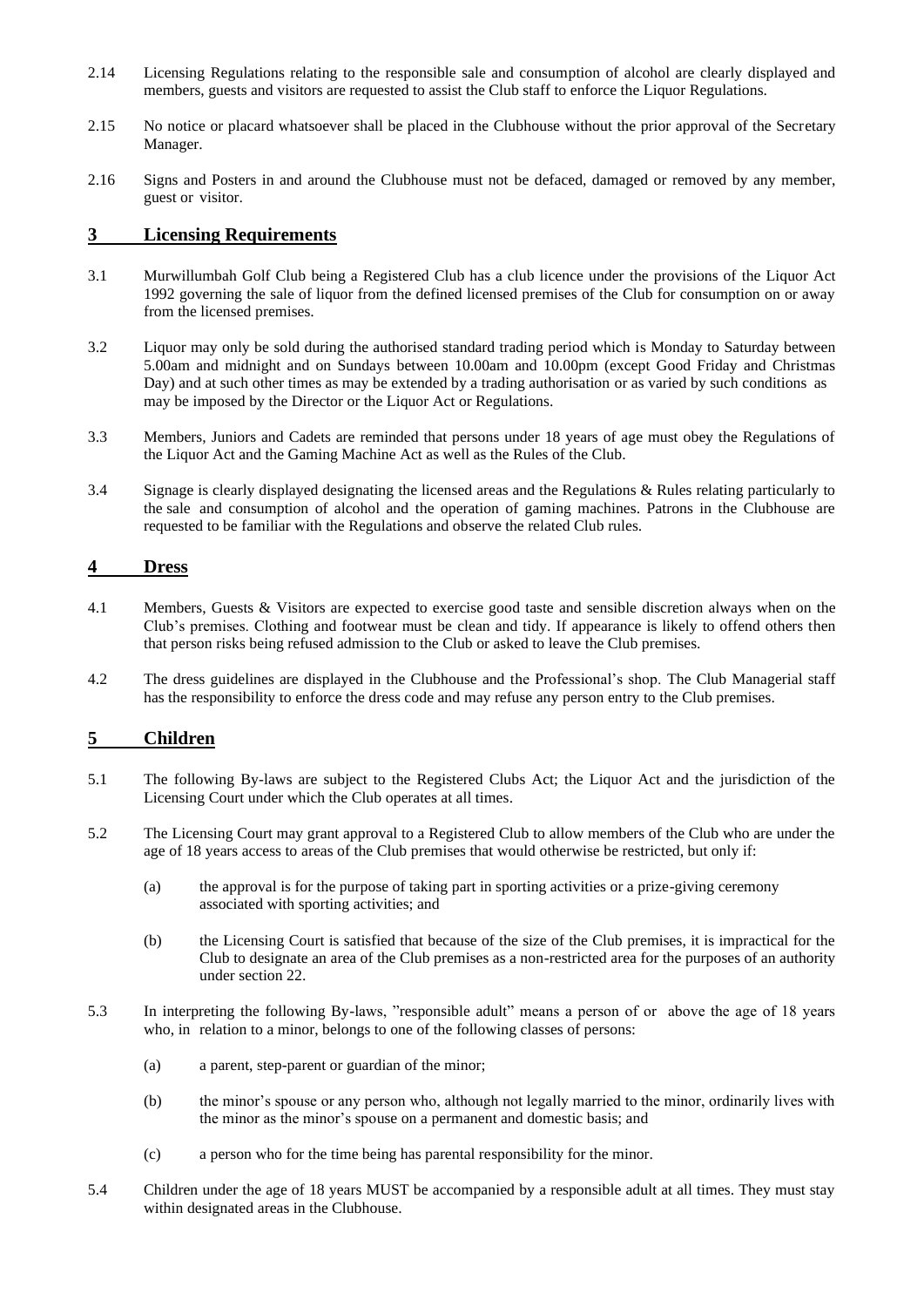- 5.5 The current designated areas for persons under 18 years of age are displayed.
- 5.6 The restricted licensed areas including the bar and gaming machines are defined and notices displayed warning that only persons of or above the age of 18 years can enter.
- 5.7 Club management is entitled to identify the responsible adult caring for each minor in the Clubhouse.
- 5.8 Junior and Cadet Members who are not on the Club's property for participating in a golf competition must abide by the above By-laws whilst in the Clubhouse.
- 5.9 Junior and Cadet Members are encouraged to use the golf booking-in computer in the Pro shop. Alternatively, if not available, a computer booking-in facility in a non- restricted area of the Clubhouse.

## **6 Visitors and Guests**

- 6.1 Members introducing a visitor or guest to the Club must:
	- (a) Sign the visitor into the Club using the designated visitors' book upon arrival;
	- (b) Be responsible for the conduct and behaviour of the visitor or guest;
	- (c) Remain with that visitor or guest whilst in the Club; and
	- (d) Ensure that the visitor or guest leaves when the member is leaving the Club premises or that another Member re-signs in that visitor or guest.

## **7 Smoking**

- 7.1 Smoking anywhere within the enclosed area of the Clubhouse is illegal and will not be tolerated unless in the designated smoking area of the poker machines.
- 7.2 Smoking is permitted at the designated external area of the Clubhouse.
- 7.3 Signage designating smoking and non-smoking areas is displayed in the Clubhouse as required by licensing regulations.

### **8 Outdoor Areas**

8.1 All Members, visitors, guests and children MUST abide by the By-laws 2 through to 7 above when in defined & restricted outdoor areas of the Club.

### **9 Parking Areas**

- 9.1 Murwillumbah Golf Club property is private property and the roads and parking areas are NOT PUBLIC roads or parking areas. Persons parking on MGC property do so at their own risk. Murwillumbah Golf Club, its Board & employees do not take any responsibility for any damage to your vehicle including damage by golf balls or loss or damage to property in your vehicle. The Club recommends you do not leave valuables in your vehicle and the vehicle be locked before leaving it.
- 9.2 Adjacent to the eastern side of the clubhouse, designated reserved parking has been provided for Directors, Secretary Manager & Staff. There is also one allocated spot next to the practice putting green for Catering staff.
- 9.3 Apart from the above reserved spaces, entrances, exits & designated 'No Parking" areas, members and visitors may park in the designated parking bays pursuant to 9.1 above.

### **10 Trading Prices-Bar & Other Retail Sales**

10.1 The responsibility for setting prices and terms of trade shall rest with the Secretary Manager under advice from the Management Committee.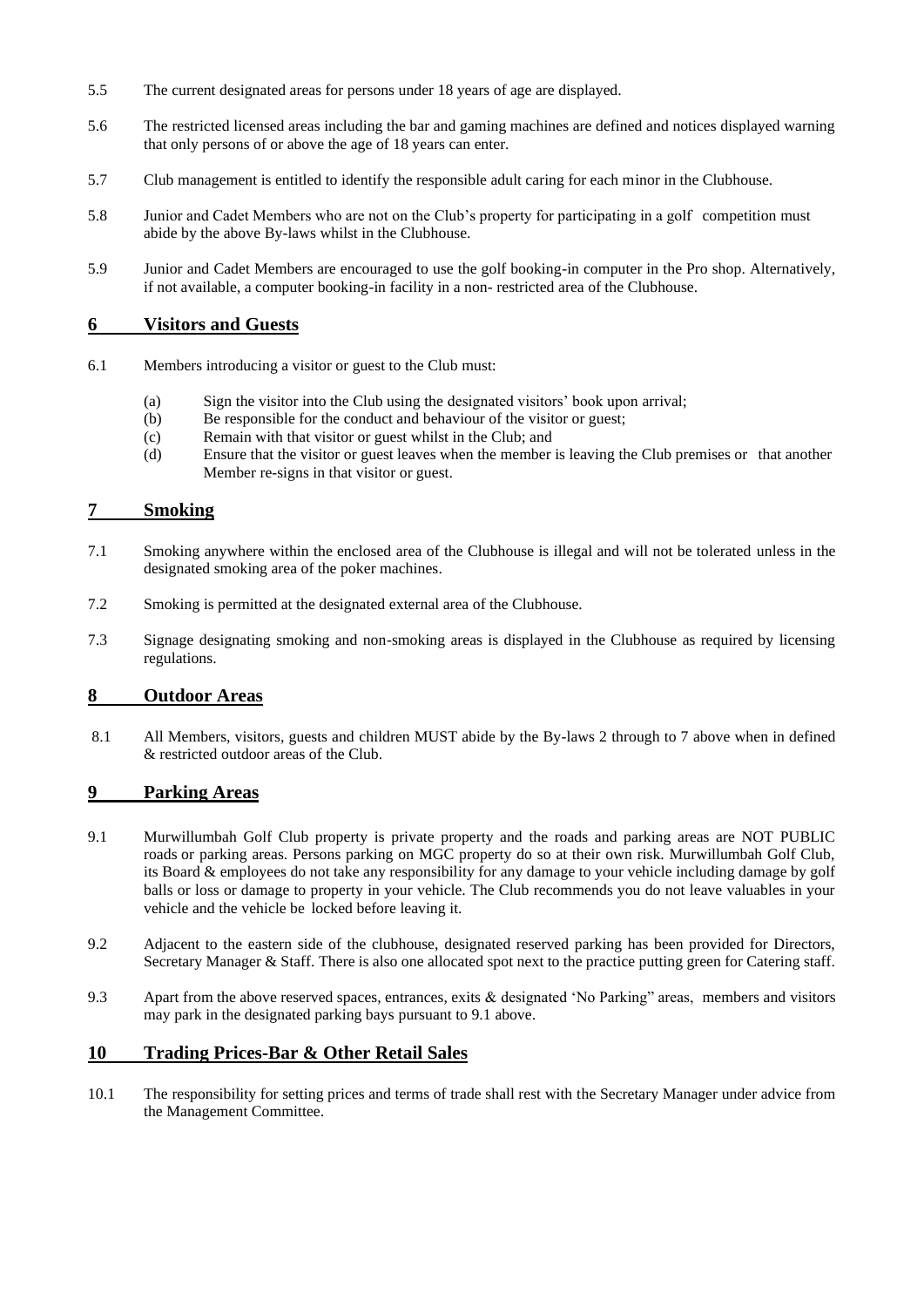### **11 Advertising and Notices**

- 11.1 All advertising inside and outside the Clubhouse and on the golf course whether of a permanent or temporary nature shall be erected only after the prior permission and discretion of the Secretary Manager has been obtained.
- 11.2 No notice or placard, written or printed, shall be placed in the Clubhouse or elsewhere on the Club property without the prior approval of the Secretary Manager.

### **12 Lockers**

- 12.1 Members may request a locker and subject to availability be allocated at the discretion of the Secretary Manager.
- 12.2 The annual fee for the use of a locker shall be determined by the Management Committee and the fee is payable in advance together with the membership subscription.

## **13 Complaints**

- 13.1 All complaints, except hereunder defined, shall be made to the Secretary Manager and, if so required by him/her, shall be made in writing. The Secretary Manager shall take all necessary action to satisfy the complaints. If necessary, a serious complaint shall be referred to an appropriate Sub Committee or the Board.
- 13.2 No member may give any direction to or reprimand any employee. Such action may instigate disciplinary procedures by the Board.
- 13.3 All complaints concerning the Secretary Manager or duty Senior Manager shall be made in writing to the Club President or Board Chairman.

# **GOLF AND COURSE BY-LAWS**

### **14 Booking-In**

- 14.1 No member shall alter another member's booking without that member's prior consent.
- 14.2 No member shall book in more than four players in any one competition without the prior consent of the Captain. Any such bookings must be for one only tee time and include that member's own name.
- 14.3 A member shall only cancel his/her booking in accordance with the instructions issued by the Board from time to time.
- 14.4 Cancellations can only be made by contacting the Pro Shop either by telephone or in person.
- 14.5 Any member who telephones and cancels within one hour of his booked time may be required to provide a written explanation and, if not provided or considered unsatisfactory by the Match Committee, the Committee shall have the power to suspend his or her playing rights to participate in golfing competitions conducted by the Club for a period not exceeding one calendar month.
- 14.6 Any member who telephones and cancels over one hour prior to his booked time will have his name recorded and if this occurs on two or more occasions, the Match Committee shall have the power to suspend his or her playing rights to participate in golfing competitions conducted by the Club for a period not exceeding one calendar month.

### **15 Fail to attend for Golf**

15.1 Any member who fails to attend at the booked time will be issued with a letter warning that action maybe taken should a further breach occur. In that event, the member will be required to pay the competition fee applicable to the previous event before the member is permitted to play in any subsequent event.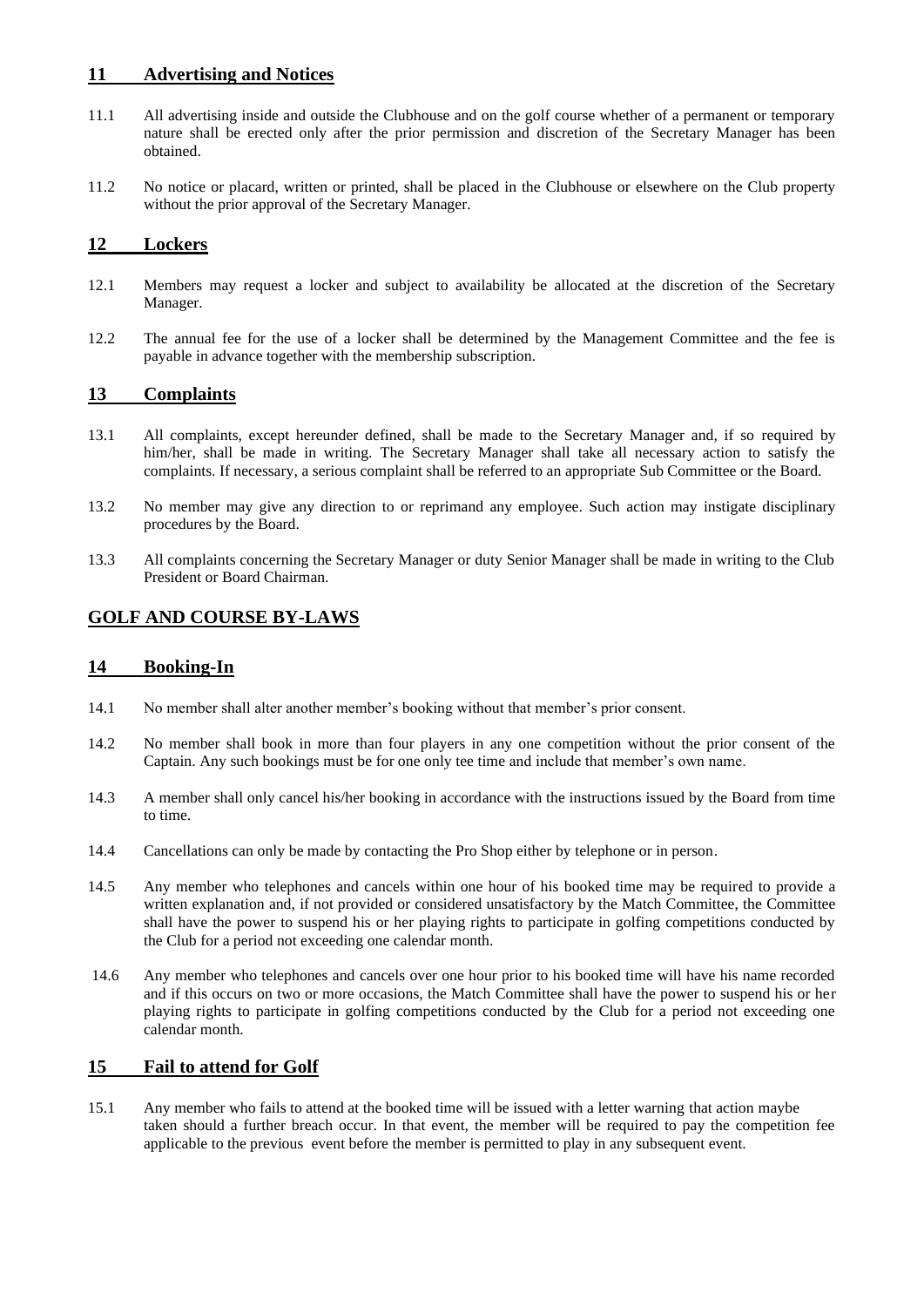## **16 Golf Starter**

- 16.1 The Club Golf Professional is the official Starter for all golf at MGC. The Starter has the power to:
	- (a) Book in any member or visitor in a club competition provided the rules of golf allow it. The Starter reserves the right not to take a specific time booking for a competition on the day of that competition.
	- (b) Move a player or players from their original timeslot into another time slot in order to make up a group. For example, two players can be put with another two players in a nearby slot to make up a foursome.
	- (c) Book a visitor from another club into a competition that is not 'open' or 'invitation', if spare time slots exist, subject to Club Rules & other Golf & Course By-laws.
	- (d) Reserve one or more time slots in the same group for a member at their request if the member does not have the required visitor details when booking in. The member must provide the details according to the Starters instructions to preserve the spots on the time sheet.
	- (e) Extend the field of a competition by a maximum of two groups if the field is full and members wish to compete in the competition.
	- (f) Suspend or terminate play by sounding the siren in the event of lightning or extreme weather conditions.

# **17 Course Marshall**

- 17.1 A Course Marshall may be appointed at any time. The person may be a Club Golf Pro staff member; a Director; a member appointed by the Board or Match Sub Committee or the Secretary Manager.
- 17.2 The Course Marshall has the following powers to help speed up play:
	- (a) Direct players to speed up their play to catch up to the group in front. If they do not do so within a reasonable time, then one of the following may apply-

(i) in an event where the players would not be disqualified for doing so, direct the players to pick up their golf balls and move immediately to the next tee; or

(ii) in an event where the players would be disqualified for picking up their golf balls, penalise each player two strokes.

17.3 If the players continue to not comply, the Marshall shall direct the players to pick up their golf balls and leave the course. This action means disqualification from the competition and may lead to a citing of the group.

### **18 Local Golf & Course Rules**

18.1 Local Rules of MGC are displayed on the official scorecard and on the noticeboard outside the Pro Shop/Starters office and are By-laws of the Club. The Rule numbers and penalties for breach referred to are the Rules of Golf.

#### **(a) Fixed Sprinkler Heads**

If a player's ball lies off the putting green, but not in a hazard, and a sprinkler head on or within two club lengths of the putting green and within two club lengths of the ball, intervenes on their line of play between the ball and the hole, the player may take relief as follows:

- (i) The ball must be lifted and dropped at the nearest point to where the ball lay, which is not nearer the hole, avoids the intervention and is not in a hazard or on a putting green. The ball may be cleaned when lifted.
- (ii) If a player's ball lies on the putting green and a sprinkler head on or within two club lengths of the putting green intervenes on their line of putt, the player may take relief as follows: The ball must be lifted and placed at the nearest point to where the ball lay, which is not nearer the hole, avoids the intervention and is not in a hazard.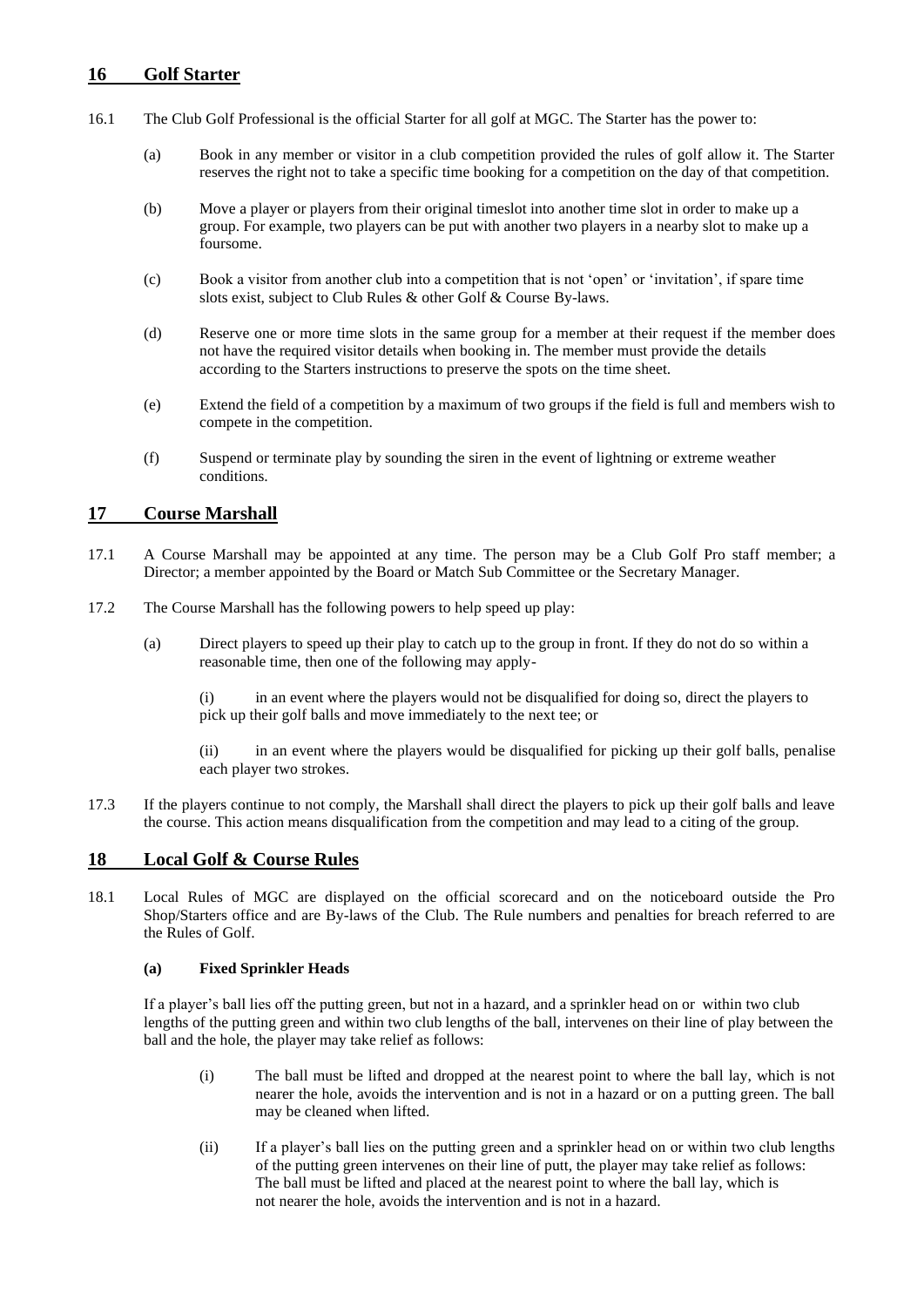#### **(b) G.U.R.**

Those areas defined by white stakes and/ or white lines. Ground under repair also includes material piled for removal; a hole made by a greenkeeper and clearly defined indentations or ruts or wheel marks made by a mower, tractor or motor vehicle. Check Local Rules which may prohibit play from G.U.R.

#### **(c) Penalty Areas**

All penalty areas are defined by red or yellow stakes and lines. Check Local Rules before playing.

#### **(d) Movable and Immoveable Obstructions**

An obstruction is anything artificial including the surfaces of roads and paths. An obstruction is considered to be moveable if it may be moved without unreasonable effort and without unduly delaying play and without causing damage. The Match Committee may declare a moveable obstruction to be an immoveable obstruction. Always check the Club's Local Rules before commencing play.

#### **(e) Out of Bounds**

Out of Bounds is beyond the boundaries of the course or any part of the course so marked by the Match Committee or Course Superintendent. Out of bounds are usually defined by white stakes with black tops or a fence. O.O.B. includes the bitumen road parallel to the practice fairway; the practice putting green and the car parks. Always check the Club's Local Rules before commencing play.

#### **(f) Plugged/Embedded Ball**

A ball embedded in its' own pitch mark "in the general area", other than in sand, may be lifted without penalty, cleaned and dropped as near as possible to where it lay, but not nearer the hole. The ball when dropped must first strike part of the course "through the green".

**Note**: Relief is not obtainable under this Local Rule if it is clearly unreasonable for the player to make a stroke because of interference by any condition other than the embedding of the ball.

#### **(g) Preferred Lies**

When taking a preferred lie, players should mark their ball before touching it. In Match Play they MUST mark their ball before touching it. The penalty in match play is loss of hole.

#### **(h) Relief from Staked or Guarded Trees**

If a tree or shrub which is protected by a tree guard or is staked, interferes with the player's stance or the area of intended swing, the ball must be lifted, without penalty, and dropped in accordance with the procedure prescribed in Rule 24-2b (Immoveable Obstruction). The ball may be cleaned when so lifted.

#### **(i) Tee Up 'Through the Green'**

In extreme weather conditions, a Local Rule allowing a player to tee up through the green may be in force. Players should check before commencing play and take note of any special conditions applicable.

# **19 Golf Carts & Bikes**

- 19.1 The use of motorised/electric golf carts is approved by the Club but subject to the conditions as set down by the Management Committee from time to time.
- 19.2 Golf cart owners must display a set of basic rules of conduct in a prominent position in their carts and operators must obey these rules at all times. A copy of these rules is available from the Administration Office.
- 19.3 A motorised/electric golf cart shall not be driven by, or be under the control of, a person under the age of eighteen years while on the Golf Club property.
- 19.4 Golf carts must not carry more than two persons at any one time unless specially constructed for the purpose of carrying further passengers.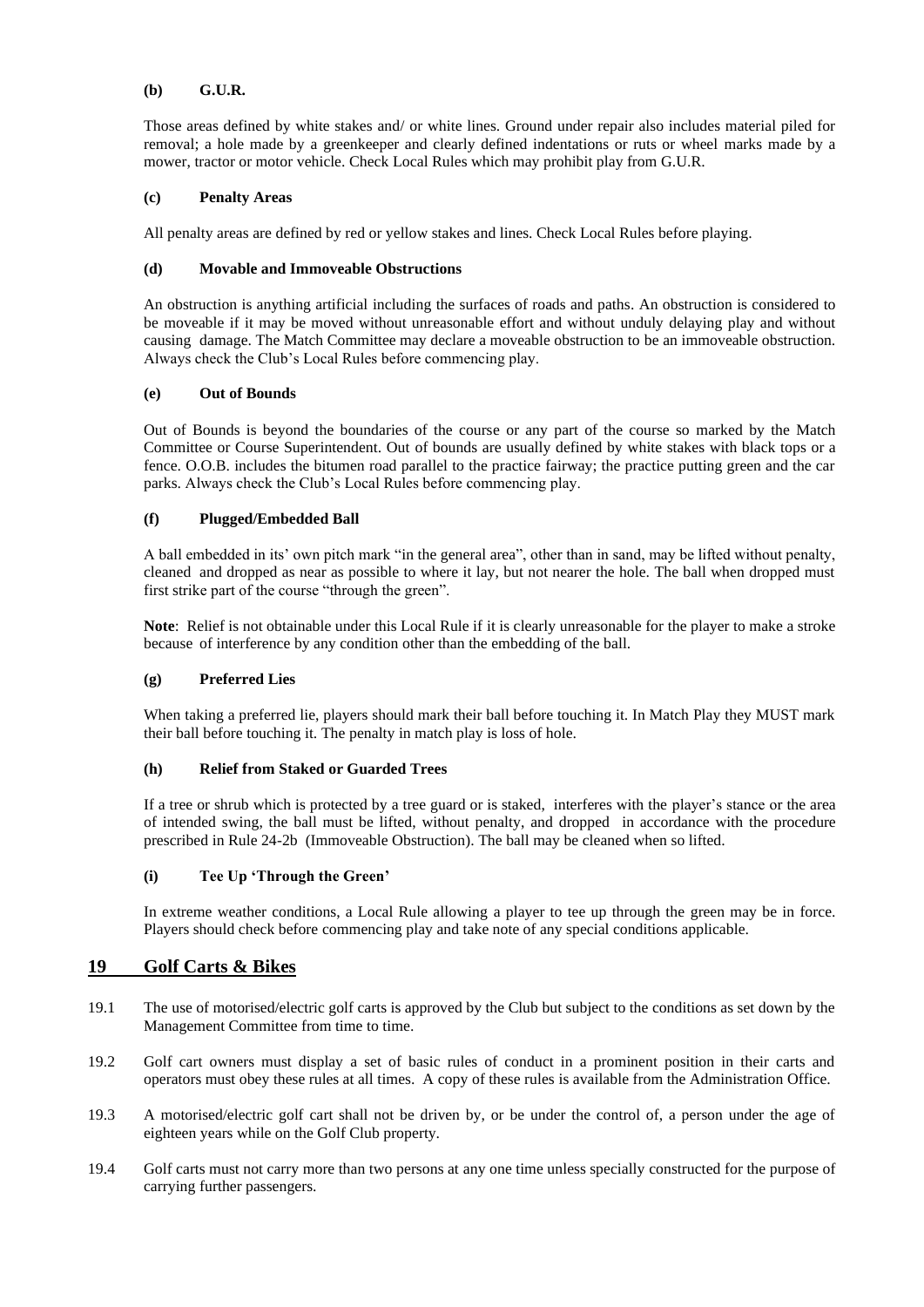- 19.5 Operators must at all times obey any signs or instructions denoting prohibited parking, driving or marshalling areas.
- 19.6 Any motorised/electric golf cart must be approved by the Management Committee for use on the golf course and its owner must pay the annual levy and course maintenance fee.
- 19.7 Visitors' golf carts shall be subject to the same rules and conditions as are members' carts.
- 19.8 The Club Professional or Secretary Manager or, in his/her absence, the senior member of the staff on duty reserves the right to order from the course any player observed disregarding these By-laws relating to golf carts and bikes.
- NB: As carts and bikes are not the property of the Club, the use by any person of a cart or bike on the course or car parks is conditional upon the user of the cart or bike being responsible for any injury to any person or damage to any property arising out of its use and indemnifying the Club against any claim or action in respect of such injury or damage.

# **20 Drinks & Food**

20.1 All alcohol beverages MUST be purchased from the club. Any foreign alcohol beverages brought onto the club property will be confiscated.

## **21 Returning Results**

21.1 Refer to online booking system.

## **22 Collecting Trophies, Prizes & Balls**

22.1 Refer to online booking system.

## **23 Missing Partners**

23.1 The Starter has the sole right to replace a player missing from the field for whatever reason with another player, if available, so as to maintain a group of four particularly in a 2 Ball or 4 Ball event. In the case of an odd player, he or she will be paired up with the lowest handicapper in the group.

### **24 Slow Play**

- 24.1 It is the responsibility of the lowest marker in the group to make sure that their group keeps up with the group in front. If you find that you are falling behind the group in front, the first two to putt-out should go immediately to the next tee and tee off. Keep repeating this procedure until the group catches up.
- 24.2 Slow play is selfish and disrespectful to players behind. It can also limit social tee times available at the end of the competition, thus costing the club revenue for the remainder of that day. (Refer to By-law 17 COURSE MARSHALL for Slow Play Penalties).

### **25 Competitions**

25.1 Rules for competitions and play on the course are published annually online and shall have the same effect as a By-law of the Club. The dates set out in the fixture book for any match play-offs are the dates when decisions must be made unless otherwise arranged by the Match Committee.

# **26 Championships & Honour Board Events**

26.1 All adult Playing Members (including Intermediate 19-23 year old members and full time Tertiary members up to 25 years old) are eligible golfing members to participate in their respective events subject to the member being a current financial member at all times during the course of the entire event or competition or championship.

### **27 Handicap Divisions and Limits**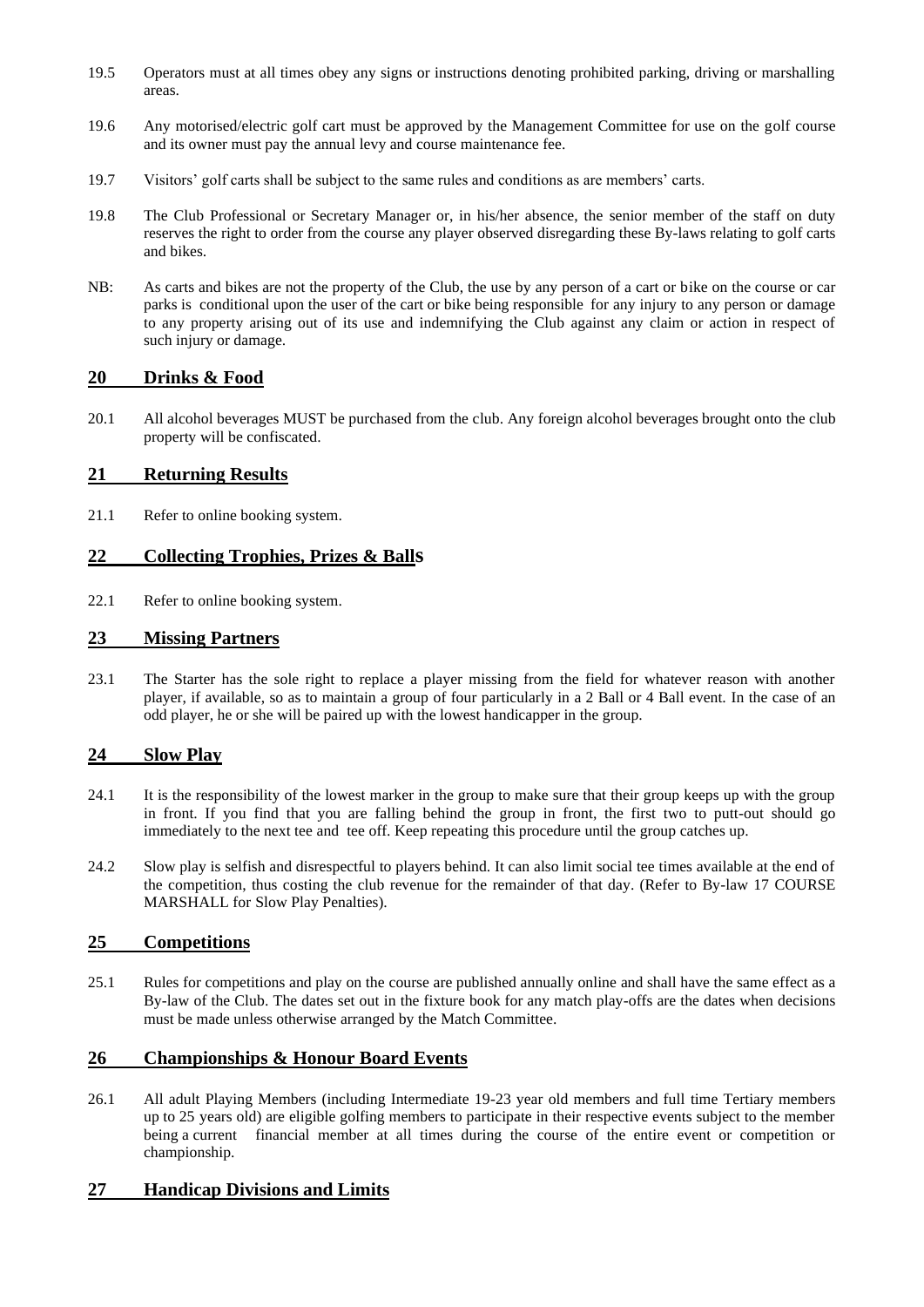27.1 All handicap grades, divisions and limits shall be as recommended by Golf Australia unless a Local Rule for a particular competition or event stipulates otherwi**se.**

### **28 Protests**

28.1 Protests in connection with a match or competition must be lodged in writing to the Match Committee immediately after the completion of the match or competition. Upon receipt of such protest, the Match Committee will consider it and their decision shall be final.

# **29 Extreme Weather Conditions**

29.1 Unless a competition or match is officially stopped, players must use their good sense and discretion whether to discontinue the golf round and leave the course or continue playing.

#### **30 Mobile Telephones, Radios and Other Devices.**

- 30.1 Mobile phones may be carried provided they do not disturb the play of fellow gofers. This equipment should be switched to silent or vibration mode so as not to risk offending or disrupting fellow players and breaching golf etiquette.
- 30.2 Members may protest in writing at the end of their round if they consider they have been inconvenienced or game disrupted. In the case of a complaint to the Match Committee, the offender risks being disqualified.
- 30.3 By-laws 30.1 and 30.2 also apply in the same way if a player's game is disrupted by another player carrying and using a radio or other noisy device or equipment.

# **31 STAFF BY -LAWS**

- 31.1 The Secretary Manager shall be directly responsible to the Management Committee in accordance with the terms of his employment, relevant industrial laws, any applicable industrial Award or Agreement and relative Registered Club employee classification or club management level and relative job description.
- 31.2 All other staff employed at Murwillumbah Golf Club shall be responsible to the Secretary Manager, subject to 31.3 and 31.4 below.
- 31.3 Having regard to 31.2 above, in the case of the Course Superintendent dealing with matters concerning the course or course machinery, he will also consult with and report to the Course or Greens Director.
- 31.4 Course staff will report to the Course Superintendent who, in matters of employment or dismissal, will initially seek confirmation and agreement from the Secretary Manager.
- 31.5 No employee of the Club should be reprimanded, abused or threatened by any member, visitor or other user of Club facilities whether orally or in writing. Any complaint with regard to the performance, attitude or action of any staff member should be tendered in writing with a full explanation of the reasons and circumstances to the Secretary Manager within twenty four (24) hours of any such incident.
- 31.6 The Secretary Manager will attend to the complaint promptly if it be a minor matter but if considered to be of a more serious nature, then the complaint will be referred to the Club President or Chairman for direction.
- 31.7 Staff members shall be permitted to be social and/or playing members of the Club but they shall not have the following rights pursuant to the Registered Clubs Act:
	- Right to vote
	- Right to nominate or become a director of the Club
- 31.8 Staff members are not permitted to enter into any trade promotion conducted at the Club unless the Board has expressly approved in advance by way of a Board resolution passed by a majority vote at a Board meeting minute that staff members may participate.
- 31.9 The Board may at its discretion deem employees of sub-contractors as Club employees and therefore subject to the same limitations of rights for voting and Directors positions.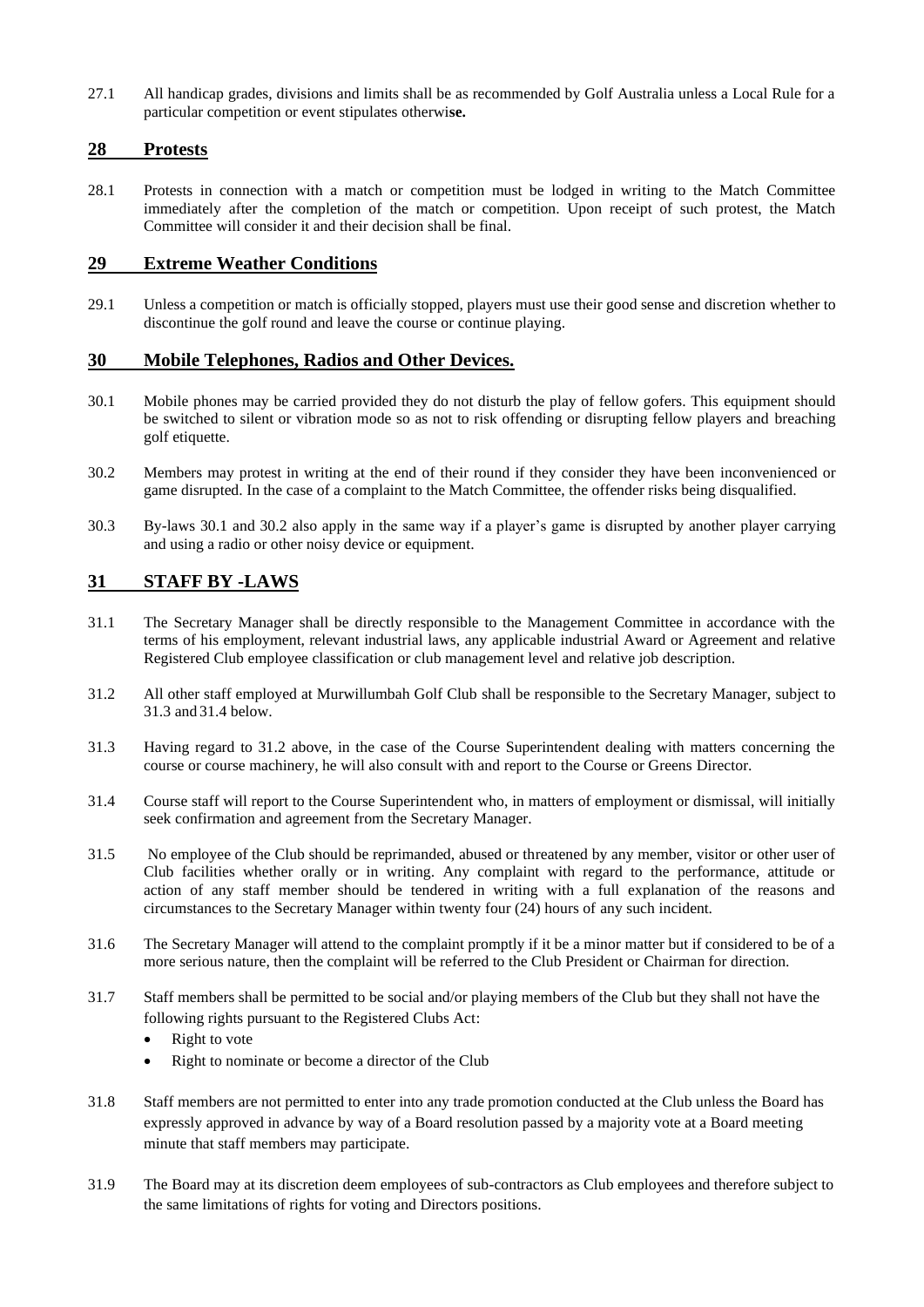# **ELECTION OF THE BOARD OF DIRECTORS BY\_- LAWS**

## **32 Annual Election**

32.1 The annual election shall be by a secret ballot amongst eligible members in accordance with the Registered Clubs Act, Registered Clubs Regulations and rule 31.1 of the Constitution.

## **33 Notice of Election**

33.1 Notice of the Election shall be published and given to each eligible member in accordance with Rules of the Club Constitution not less than seven (7) weeks prior to the Annual General Meeting inviting nominations of candidates from eligible members as described in the Constitution rules 30.3(a) and 30.3(b).

## **34 Returning Officer and Scrutineers**

- 34.1 The Returning Officer and at least two Scrutineers shall be appointed by the Board. A candidate for office is ineligible to be appointed.
- 34.2 The Returning Officer is responsible to ensure that the Election procedure is fair, secure and confidential. Duties include:
	- (a) Issue the Notice inviting nominations from candidates.
	- (b) Approve the design of the ballot paper.
	- (c) Proof read the mailing packs to eligible members.
	- (d) Supervise the distribution of mailing packs including ballot papers.
	- (e) Supervise the return of the ballots.
	- (f) Ensure the ballots are secure & kept confidential until they are counted.
	- (g) Examine the ballots for validity against a list of eligible voters supplied by the Secretary Manager from the Register of Members.
	- (h) Count the votes with the help of the two scrutineers appointed by the Board.
	- (i) Keep the results confidential until the declaration of the results of the ballot  $\&$  the election at the Annual General Meeting.
- 34.3 The Board may, at any time, appoint a Nominations Committee to ensure all nominations are valid and that members are fully informed to exercise their right to vote. Candidates for election are ineligible.
- 34.4 The Board may, at any time, engage the services of a professional electoral consultant or company to perform, or assist in performing, any or all of the duties of the Returning Officer or scrutineers.
- 34.5 The Board and the Club shall comply with all requirements that may be imposed by the provisions of the Registered Clubs Act and Regulations.

### **35 Nominations**

- 35.1 An eligible candidate as described in 35.2 cannot accept nomination until that person declares in writing that he or she has received the education and training material for club directors that may be approved by the Director from time to time in accordance with the Registered Clubs Act or Registered Clubs Regulations and rule 30.3 (b) of the Club's Constitution.
- 35.2 A candidate nominated must be a Playing Member or Life Member for at least twelve (12) months immediately prior to the date of the nomination to be eligible. A candidate is ineligible if under suspension or has at any time been convicted of an indictable offence.
- 35.3 Nominations must be on the authorized form obtainable from the Registered Office and must be signed by two (2) nominators who must be financial Playing Members or Life Members over the preceding 12 months and by the nominee who shall signify his or her consent to the nomination and acknowledge that:
	- (a) he/she will devote such time as is necessary to carry out the duties of a Director of the Company;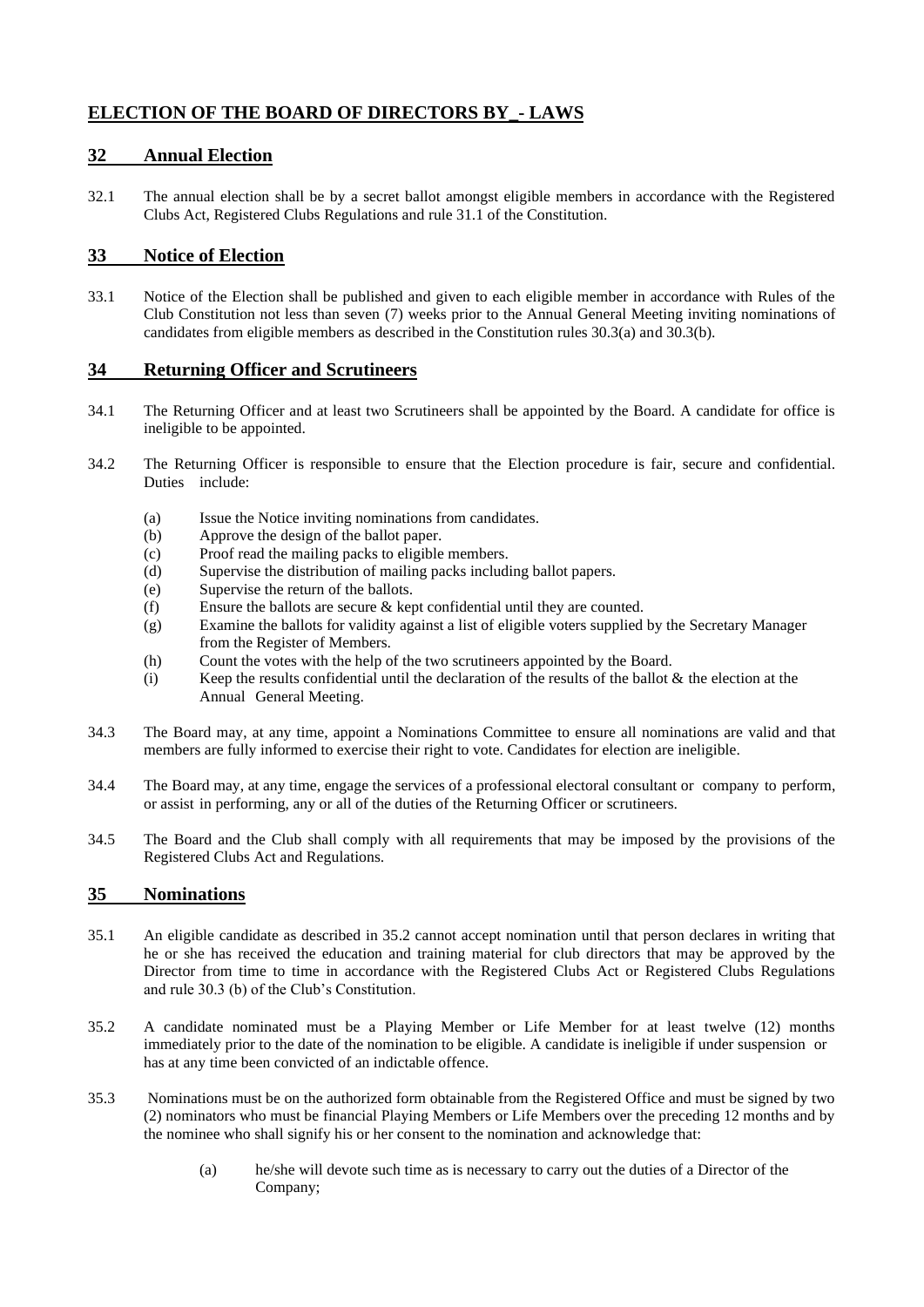- (b) he/she has read the Constitution and By-laws of the Company and agrees to be bound by the Constitution and related By-laws if elected and agrees to provide full and true disclosure of any matter that may be construed as a conflict of interest.
- 35.4 Candidates MUST include a type-written profile including qualifications and experience not exceeding one A4 sheet of paper with his/her nomination. The Club reserves the right to reject the Nomination if any material submitted is, in the Chairman's opinion, defamatory or is likely to mislead or deceive eligible voting Members. The profiles will be published when the ballot papers are sent to members on the Club's web site, on the notice board and hard copies can be obtained at the Club on request.
- 35.5 All nominations (with profiles) MUST be completed in accordance with the instructions and lodged on or before the date and time at the place fixed by the notice calling for nominations.
- 35.6 Candidates are eligible to stand for nomination for more than one position. The order of seniority for election to office as a Director of the Company Board of nine (9) is President (Chairman of the Board); Captain (Chairman of Golf Match Committee); Treasurer (Chairman of Finance Committee); Director-Chairman of Greens Committee; Director-Chairman of House and four (4) ordinary Directors. If a member is elected to a senior office that member shall be eliminated from the ballot for any other junior office.
- 35.7 The Secretary will as soon as practicable after the close of nominations post notification of such nominations on the Club Notice Board and on the Club website.
- 35.8 If at the close of nominations the number of candidates nominated for any office is the same as or less than the number to be elected to that office, no ballot for that position on the Board shall be required.

# **36 Conducting the Ballot**

- 36.1 The order of candidates' names shall be determined by lot.
- 36.2 Ballot papers will be initialled by the Returning Officer.
- 36.3 Ballot papers will be posted to each Member entitled to vote at least twenty-one (21) days prior to the Annual General Meeting.
- 36.4 Members MUST mark the ballot paper exactly in accordance with the printed instructions to be valid.
- 36.5 A completed ballot paper shall be enclosed in an envelope provided in the secret ballot pack marked "Ballot Paper", then enclosed in a second envelope addressed to the Returning Officer of MGC. The second envelope will have the member's club number on the back.
- 36.6 Ballot papers must be returned in accordance with the printed instructions and on or before the date and time published to all eligible Members. Unless determined otherwise by the Board, the ballot will close at 5pm on the day immediately before the annual general meeting. A sealed ballot box shall be provided at the Club premises for 14 days for the convenience of voters and they are encouraged to visit their club for this purpose. Alternatively, voters may post their ballot paper in accordance with the written and published instructions.
- 36.7 Voting results shall be decided by simple majority. In the event of an equality of votes in favour of two (2) or more candidates, lots shall be drawn. In the event of nominations being received for a position as stated in Bylaw 35.7, the Returning Officer shall declare that person or those persons elected in accordance with By-law 35.8.
- 36.8 The Returning Officer shall declare the results of the ballot to the Chairperson of the Annual General Meeting who will announce the names of the candidates elected and their respective position on the Board

# **MEMBERS' SUBSCRIPTIONS BY\_LAWS**

# **37 Registered Clubs Act and Companies Act**

37.1 Membership of the Club including payment of membership fees is always subject to the Registered Clubs Act and the Companies Act. The following By-laws will be subject to that legislation at all times.

# **38 Annual Reviews**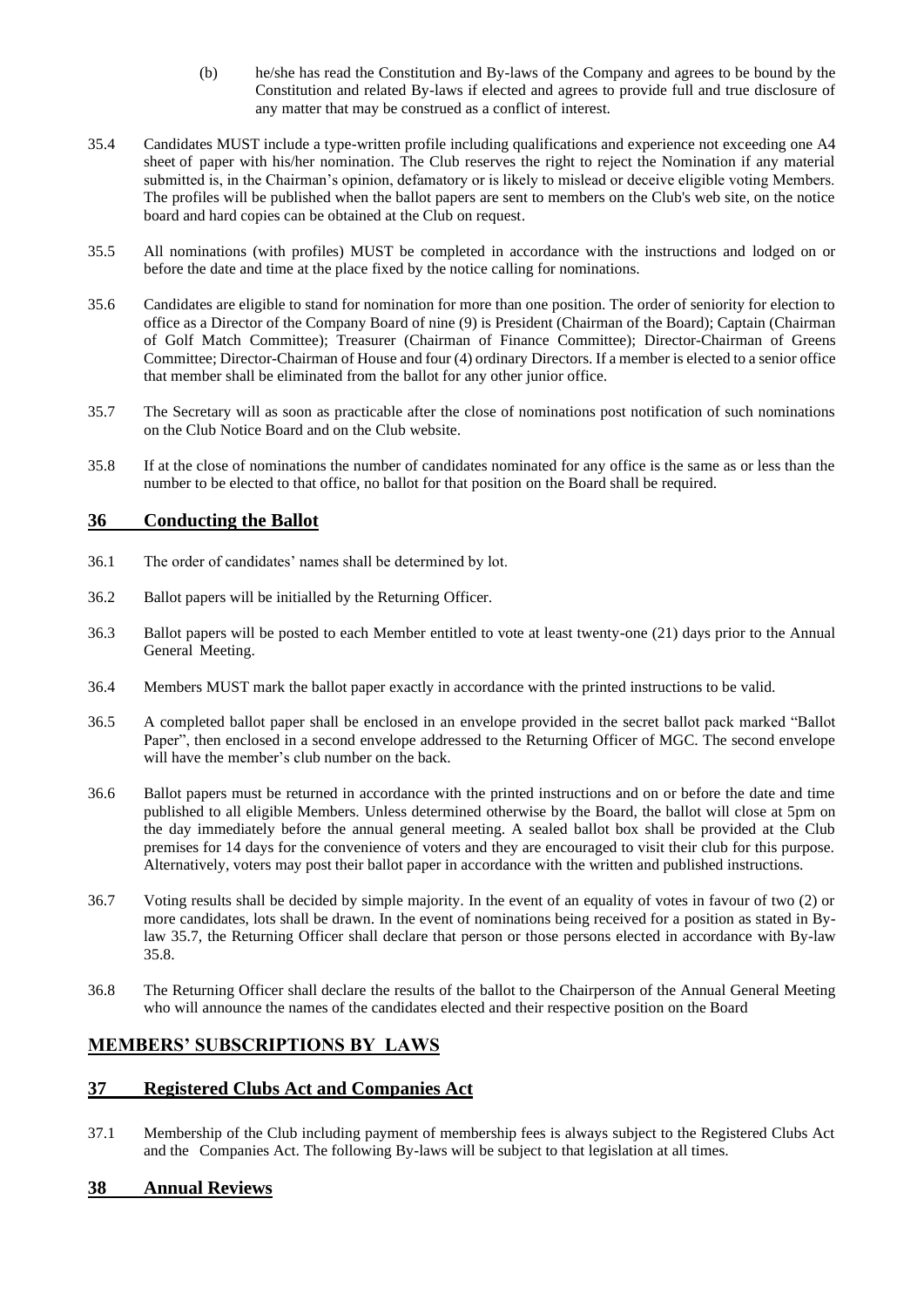- 38.1 The Board or nominated Sub Committee will conduct an annual review which shall include:
	- (a) All categories; their respective numbers; and their membership fee structure applicable to each category of membership.
	- (b) New categories; category deletions and category amendments.
	- (c) On written request from a member the member may with the consent of the Board transfer to another category when subscriptions are due. The criteria, procedure and limitations to membership transfers will be subject to review by the Board.
	- (d) On receipt of a medical certificate or any other documentation deemed appropriate by the Board, the Board may in its absolute discretion vary the membership fee applicable to an individual members fee structure. Such a variation may be in the form of a credit applied to that members fees for the ensuing financial year or as otherwise seen fit by the Board.
	- (e) The Board's decisions on any matter pertaining to this By-law will be final and the Board shall not be required to explain or justify any such decision made on these matters.
- 38.2 The current categories of membership are as follows:
	- Playing Member;
	- Country Playing Member;
	- Reciprocal Member;
	- Intermediate Member( $19 23$  years old);
	- Full Time Tertiary Member (up to 25 years old);
	- Junior Playing Member;
	- Staff Member:
	- Social Member.
- 38.3 Any financial playing member of the Club may nominate another financial playing member for life membership by submitting in writing their recommendation to the Board for consideration providing that the recommendation details the outstanding meritorious service that the member has given to the Club.

The nominated member must have served the membership of the Club for a minimum of five years as a Director or served on an approved Club sub-committee for at least ten years. Such tenure need not be continuous.

The Board of the Club shall give consideration to all such recommendations in accordance with the Club's Constitution.

The Board is not obliged to provide reasons for declining any such nomination.

# **39 Payment of Subscriptions**

- 39.1 Annual Subscriptions are payable in advance and may be by cash, cheque, credit card, electronic transfer of funds or debit card.
- 39.2 The Board shall review the above methods of payment annually along with fees for the forthcoming membership year in each category of membership. Facilities to pay subscriptions in advance by instalments shall also be reviewed.
- 39.3 The Board shall review entrance fees annually and determine if changes are warranted.
- 39.4 All subscription fees, green & competition fees along with payment facilities and options shall be displayed on the Club Notice Board and provided to members with annual membership renewal notices.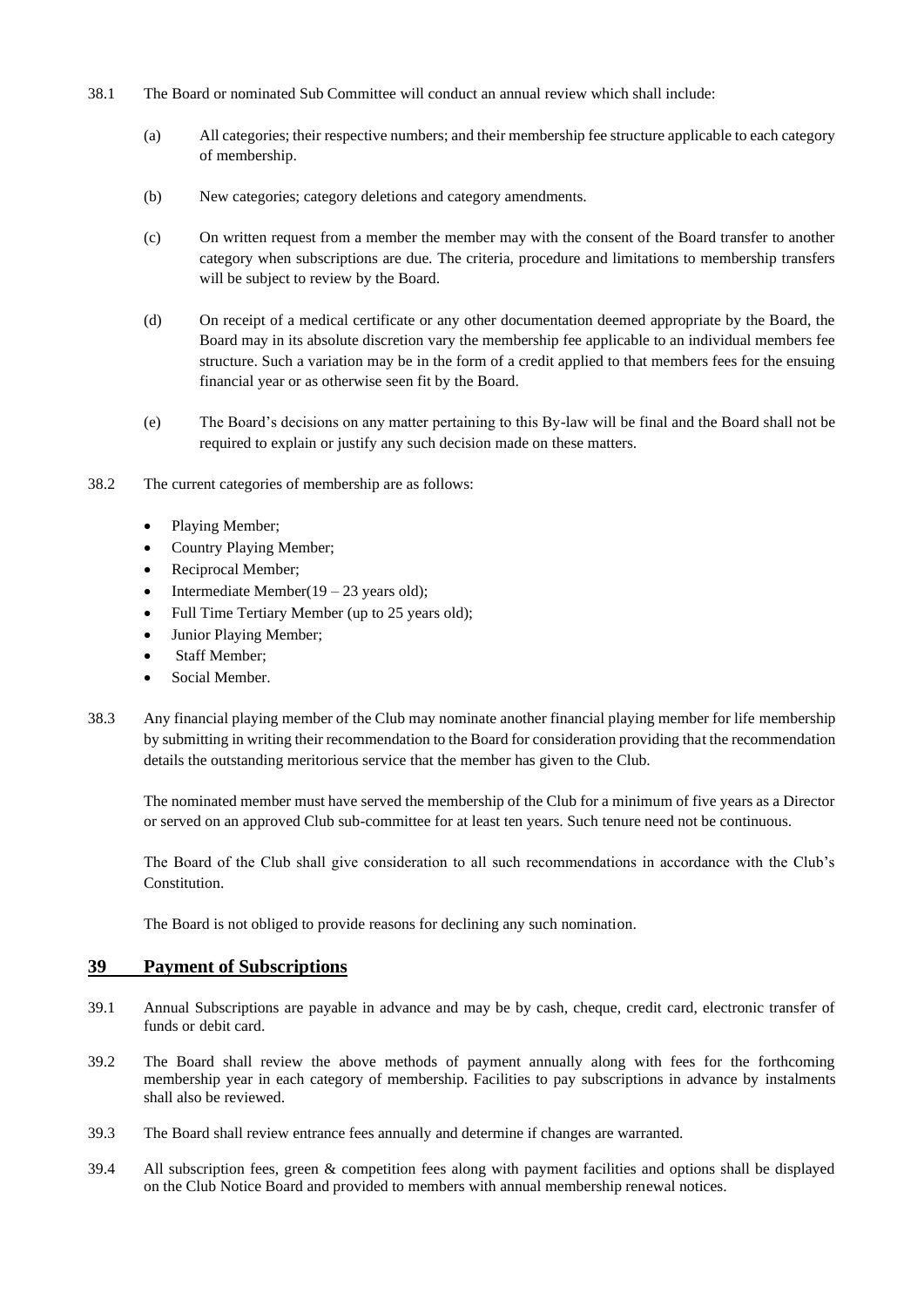# **SECTIONS AND SUB COMMITTEES BY\_LAWS**

### **40 Women's Golf Murwillumbah**

Women's Golf Murwillumbah is a Section of the Murwillumbah Golf Club Limited in accordance with the Club's Constitution.

The Rules and By-laws of Women's Golf Murwillumbah:

#### 40.1 **Definitions**:

The words "Woman Golfer" or "Women Golfers" used hereafter refers to a full playing member of the Murwillumbah Golf Club Limited who is eligible for an ALGU Handicap.

The word, 'committee', is used in reference to the committee of Women's Golf Murwillumbah. Women's Golf Murwillumbah shall be referred to as WGM.

In all other instances, definitions are as those contained in the Constitution of the Murwillumbah Golf Club Limited. Categories of membership and the method of their selection shall be controlled by the Board and that same body shall be responsible for membership fees and subscriptions and fix conditions under which visitors can play.

#### 40.2 **Management**:

The affairs of WGM shall be managed by a committee elected at the Annual General Meeting of WGM and such committee should consist of the following office bearers: President, Vice President, Captain, Vice-Captain, Secretary, Assistant Secretary, Treasurer, Assistant Treasurer and up to eight (8) other women golfers. The authority of the committee, in the management of the affairs of WGM as delegated to it by these Rules and By-laws, is paramount, unless overruled by a general meeting of that body.

All Office Bearers and Committee Members will hold office until the next AGM of WGM and shall retire when the AGM is held, but they will be eligible for re-election. No member may be elected to more than one of the above positions.

The quorum will be formed by nine (9) members.

#### 40.3 **Business of the Annual General Meeting**:

- a) Apologies
- b) Confirmation of minutes of previous Annual General Meeting of WGM
- c) Presentation of President's Report.
- d) Presentation of Treasurer's Report.
- e) Presentation of Captains Report
- f) Election of Office Bearers and Committee for ensuing year.
- g) Transact any other business that may be properly brought forward by notice of motion.
- h) Receive suggestions and recommendations for consideration by the incoming committee.

#### 40.4 **Election of Office Bearers**:

The annual General Meeting shall be held in November of each year.

The Secretary shall give at least fourteen (14) clear days' notice of the meeting to all Women Golfers by displaying the notice on the Club Noticeboard and on the MGC website.

None but Women Golfers shall have voting rights and if the subscription, or any part thereof, of any Woman Golfer shall not be paid within a period of thirty (30) days from the date upon which it falls due, the defaulting member shall from that date be debarred from all privileges of membership.

No Woman Golfer under the age of eighteen (18) years will be entitled to vote.

Any two Women Golfers entitled to vote may nominate a Woman Golfer to serve on the Committee. The written nomination, with the nominated person's signed consent, must be in the hands of the Secretary of WGM at least seven (7) clear days before the Annual General Meeting and must be displayed forthwith on the notice board where it will remain until the day of the meeting.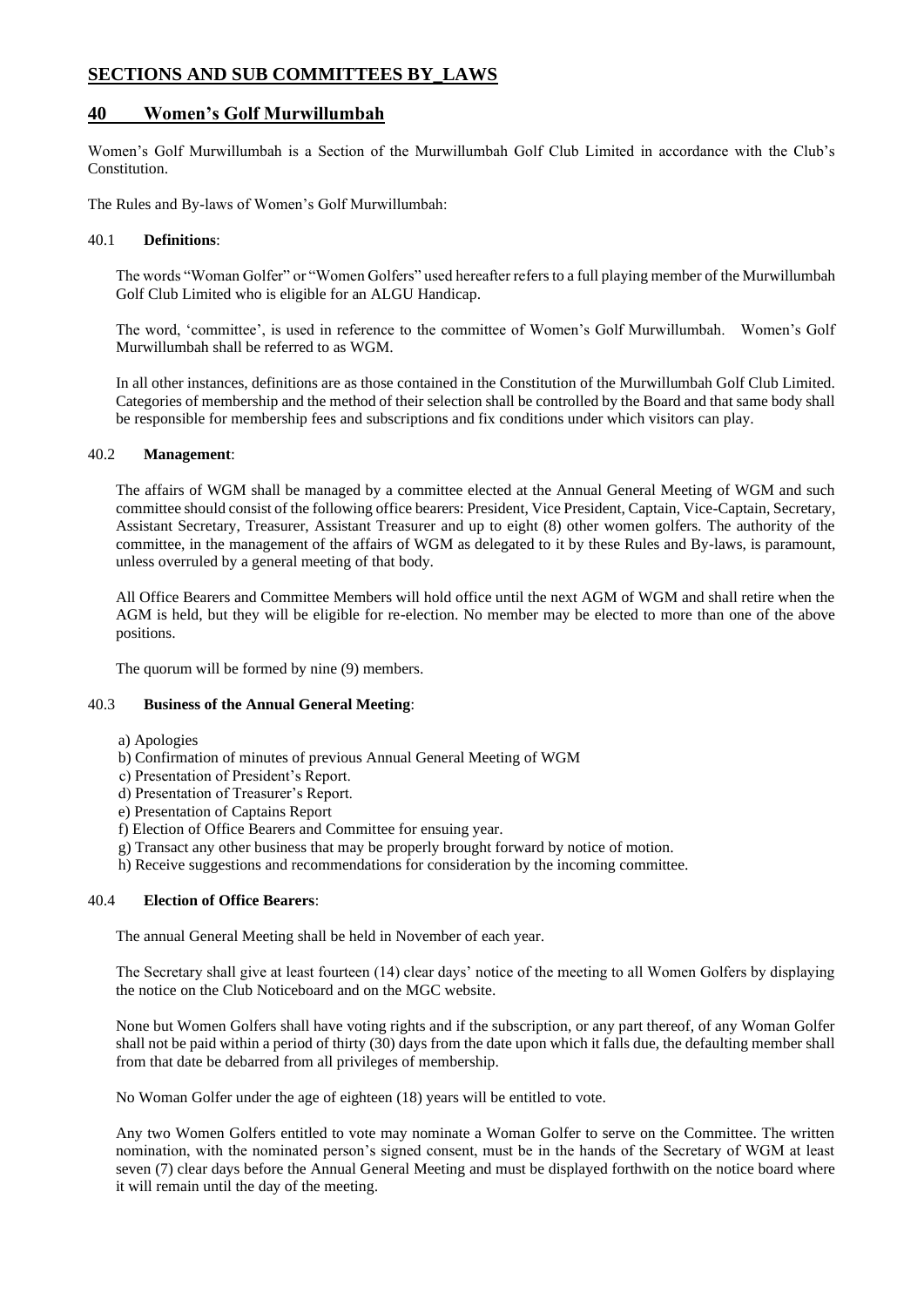Two (2) scrutineers, who are not candidates, appointed by the meeting will collect the ballot papers, count the votes and report the result to the Chairperson.

The names of the successful candidates shall be made known to the meeting.

If two or more candidates obtain an equal number of votes the matter shall be decided by a draw in accordance with the Constitution of Murwillumbah Golf Club.

If there are not sufficient candidates, a member of the committee so elected may fill a remaining vacancy, or such vacancy may be filled as a casual vacancy, at a committee meeting convened to fill such vacancy or vacancies. In the case of a casual vacancy, occurring, the committee may, at its discretion appoint an unelected member to the position, who shall retire when the AGM is held, but shall be eligible for re-election.

The newly elected committee shall take office immediately.

If insufficient candidates to form a quorum are elected by the Annual General Meeting of WGM, the Constitution of the Murwillumbah Golf Club shall apply.

#### 40.5 **Notice of Motion**:

A motion for the alteration of any of these Rules and By-laws or the enactment of a new Rule or By-law or any other motion can only be made at the Annual General Meeting of WGM or at any Extraordinary General Meeting.

Twenty-one (21) days' notice, in writing, of the intention to propose any new Rule or By-law or alteration or any other proposal must be given to the Secretary of WGM. The proposal must be posted on the notice board at least (14) days before the meeting.

Any motion passed under this section amending or enacting a Rule or By-law is not binding until approved by the Board and shall be in accordance with the Constitution of Murwillumbah Golf Club Limited. Any motion so approved by the Board is binding until altered by further notice of motion.

#### 40.6 **The Committee**:

The committee shall actively promote the Game of Golf and to this end work effectively with the management and committees of MGC. Particularly, WGM will provide support and encouragement to all women and junior girls who wish to participate in the Game of Golf. The Committee will provide an Annual Programme of Events for Women Golfing Members and Visitors, and shall operate such at their sole discretion, but may be subject from time to time to any related directive issued by the Board of MGC.

#### 40.7 **Duties of the President, Secretary and Treasurer**:

The duties of the president will be to understand club rules and constitution, listen to members, delegate and follow up on tasks to be completed, recognize the efforts of others and celebrate their accomplishments and meet all other staff and committee members of the main club.

The Secretary shall keep full and correct minutes of all proceedings at Committee meetings and shall carry out the directions of the Committee.

Such minutes shall be available for inspection in accordance with the Constitution of Murwillumbah Golf Club Limited.

At each Committee meeting the Treasurer shall report on all monies received and disbursed on behalf of the WGM.

The Treasurer shall present a summary of the WGM Profit and Loss, Balance Sheet and Cash Position, audited by an independent person approved by the Board, for the preceding financial year to 30th June, to the Annual General Meeting of WGM.

A copy of these financial statements shall be forwarded to the Board as soon as they are finalised or at a time requested by the appointed auditor of the Murwillumbah Golf Club Limited.

In accordance with the Constitution of the Murwillumbah Golf Club Limited, the Treasurer shall supply the Board, on request, such statements at any time during the year, with the provision that unaudited statements will be accepted at times when fully audited statements are unavailable because of the timing of such a request.

#### 40.8 **Committee Meetings**: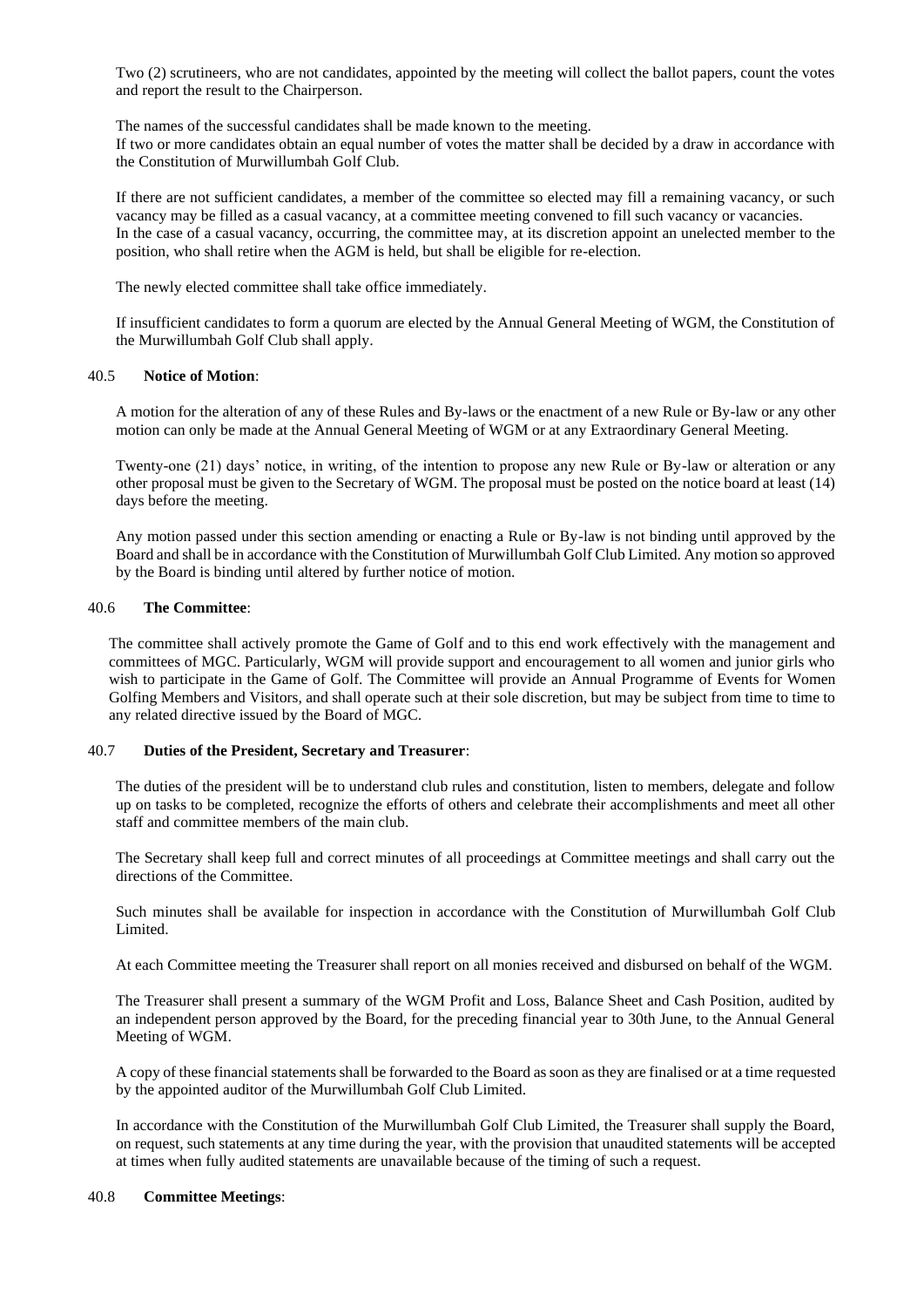Meetings of the committee will be held monthly, except meetings during December and January will be held at the discretion of the committee.

These meetings will be presided over by the President, who shall have a deliberate as well as a casting vote. In the absence of the President, the chair will be taken by the Vice- President, Captain, or a temporary chair elected by those present with like power. If any committee member absents herself without leave from three (3) consecutive meetings, her seat will be declared vacant.

In the event of the committee resigning in total, a General Meeting of WGM shall be called by the Chairman of the Club for the purpose of election of new office bearers and committee members, all of whom will retire when the Annual General meeting is held, but shall be eligible for re-election.

#### 40.9 **Sub Committees**:

The newly elected committee shall forthwith appoint the following sub-committees from its members: Match Committee: Consisting of Captain (Chair), Vice-Captain, and three (3) others.

The Match Committee shall manage and control all competitions and matches and select players for these where necessary. This sub-committee will draw up an annual competition programme and the programme shall be presented to the committee for confirmation. It will adjudicate and decide any protest or complaint in connection with these competitions and its decision will be final. It shall have the power to alter or vary any of the conditions including starting time and type of competition. All other decisions and proposals should be ratified by the committee of WGM. The President is a member, ex-officio, but is not obliged to attend all meetings.

The conditions of play for all Competitions will be formulated by the committee and displayed for the information of all Women Golfers. These COP may be amended or added to from time to time at the discretion of the subcommittee. The interpretation of same is at the total discretion of the committee. In conjunction, the Rules of Golf as authorised by the Royal and Ancient Golf Club of St Andrew's and the local Rules and By-laws of the Murwillumbah Golf Club shall be adopted.

#### House Committee:

Consisting of the Vice-President (Chair), and at least five (5) or more committee members who are not office bearers or Match Committee members. The House Committee shall have the right to co-opt an additional committee member or members to assist on special occasions. This committee shall be responsible for the wellbeing of women golfers within the clubhouse as well as women golfers who are visiting from other clubs during competitions being hosted by WGM. They will also be responsible for helping with the organisation of WGM events and functions.

#### 40.10 **Operation of Banking Account**:

The committee shall have the power in accordance with the Constitution of Murwillumbah Golf Club Limited to open and operate a Bank Account in the name of Women's Golf Murwillumbah.

Such account shall be operated in accordance with the Constitution of Murwillumbah Golf Club Limited.

#### 40.11 **Complaints**:

All complaints are to be made in writing to the Secretary of WGM who shall submit them to the Committee whose decision will be final, unless such complaint is of a nature that the responsibility for such matters lies with the Board, in which case the Committee will forward such complaint to them immediately. In no instance shall a Woman Golfer or member of the WGM Committee reprimand or issue an order to an employee of the Murwillumbah Golf Club Limited.

#### 40.12 **Contravention of Laws**:

No provision in these Rules and By-laws shall contravene any provision in the Constitution of Murwillumbah Golf Club Limited or any relevant State and Federal laws and Regulations which govern its operation under the Corporations Law and as a Registered Club. To the extent that any of the provisions of these By-laws may inadvertently be inconsistent with the above, these sections shall be inoperative, but such inconsistency will not render any other section of these By-laws which do have consistency invalid.

### **41 Veterans' Golf Association**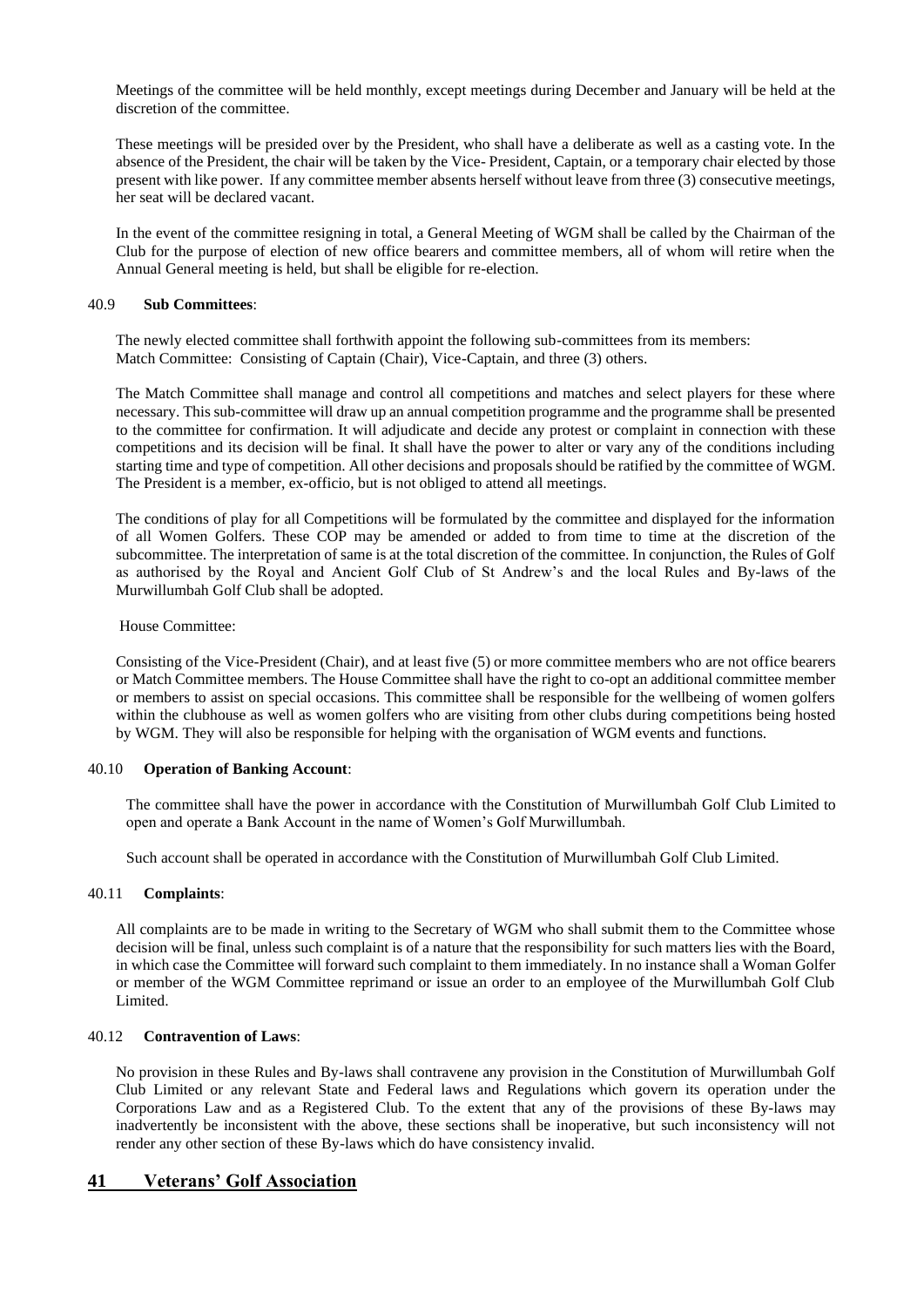41.1 The Veterans' Golf Association, Murwillumbah is a Section of Murwillumbah Golf Club Limited and abides by the Constitution and By-laws of Murwillumbah Golf Club Limited.

## **42 Board Sub-Committees**

42.1 Without derogating from the general powers conferred by the Rules of the Constitution, the Board has resolved to delegate responsibility to the following sub-committees:

- (a) Finance Committee
- (b) House, Membership & Marketing Committee
- (c) Greens Committee
- (d) Match Committee
- 42.2 The Board has further resolved that such delegation enables such committees to consist of any:
	- (a) Director;
	- (b) Member;
	- (c) Employee of the Club;
	- (d) Person who is not a member but who has a particular skill or expertise which they will apply to a committee; or any combination thereof.
- 42.3 The Board shall have the power from time to time to vary or revoke any such delegation.
- 42.4 The Chairman shall be ex officio member of all Committees.
- 42.5 Any committee may meet and adjourn as it thinks proper. Questions arising at any meeting of a committee shall be determined by a majority of votes of the members present and in the case of an equality of votes, the Chairperson of the meeting shall have a second and casting vote.
- 42.6 The meetings and proceedings of any committee consisting of three or more persons shall be governed by the provisions of the Constitution for regulating the meetings and proceedings of the Board so far as the same are applicable thereto and are not superseded by this or any subsequent By-law made by the Board.

# **GOLF EQUIPMENT, BALLS & LOST BALLS BY-LAWS**

### **43 Purchase or Sale of Golf Equipment & Balls**

43.1 No Member or visitor shall purchase or sell any golf equipment or golf balls, whether second hand or not, in the precincts of the Club's property from any person other than the Club's Golf Professional.

### **44 Recovery of Lost Balls from Water Hazards**

- 44.1 The Murwillumbah Golf Club has a current contract with a Ball Retriever giving exclusive rights to retrieve golf balls from the Club's lakes and dams and agrees to abide by the terms of the Club's Contractor's Handbook.
- 44.2 The Golf Ball Retriever has contracted not to sell any golf balls whilst on the Club's property other than to the Club's Golf Professional.

# **ALTERATIONS – GOLF COURSE AND OTHER CAPITAL WORKS**

### **45 Golf Course**

- 45.1 The Club will maintain a plan to be reviewed annually, ideally covering at least the next 5 years, which identifies areas for improvement or major change to the playing areas of the course and its environs. The Board will update members of the current plan at least annually.
- 45.2 Prior to committing the Club to implement any material and major course capital works such as the positioning or shape of greens; the addition or removal of bunkers; the position of tees; the creation or removal or major alteration to hazards or other fundamental course topography, the Board will inform members of major material works planned; present the plans of the proposed material changes and display the plans prominently in the clubhouse for a minimum of two (2) months to seek constructive comment and the opinion of members. Information must include indicative costs.